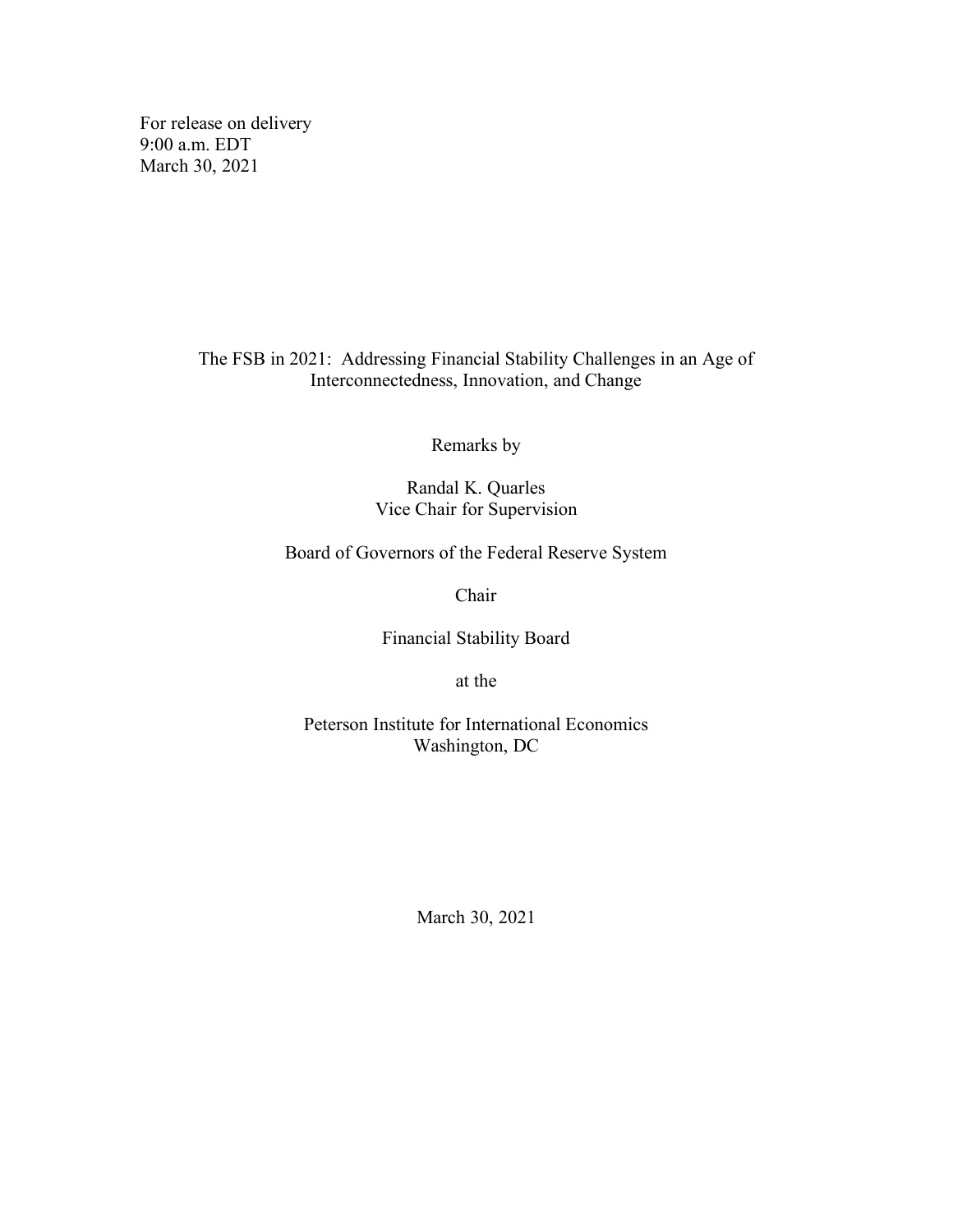# **Introduction**

Thank you for inviting me today. It's an honor and a pleasure to speak here at the Peterson Institute, a group that has driven much of the most important discussion of international economic issues over my entire working life. I only wish that we could all gather in person—perhaps soon.

A little over 420 years ago, a crowd-pleasing local fabler on a lightly populated island in the North Atlantic made popular a phrase that has entered into our language: "Beware the Ides of March." Caesar ignored the soothsayer, and the results weren't good; if recent history is any indication, perhaps we should keep the warning in mind as well. In March 2008, we witnessed a significant domino fall in a chain of events that sparked the Global Financial Crisis (GFC) with the collapse and sale of Bear Stearns. March of the following year saw the nadir of the Dow Jones average—a 50% drop from just over a year earlier. And the margin calls and liquidity crunch in March of 2020, was a salient echo of the other significance of the Ides of March for the Romans: the deadline for settling debts, which have had an unsettling habit of coming due in March in our recent financial history.

Indeed, this time last year, both domestically and internationally, the financial regulatory community fortified itself as COVID-19 and related containment measures spread across the globe, what I refer to as the COVID event. The Financial Stability Board (FSB) moved into high gear, holding weekly, and even daily, meetings with the most senior leaders of central banks, finance ministries, and market regulators—to share information and shape a synchronized global approach to the financial stability challenges at hand.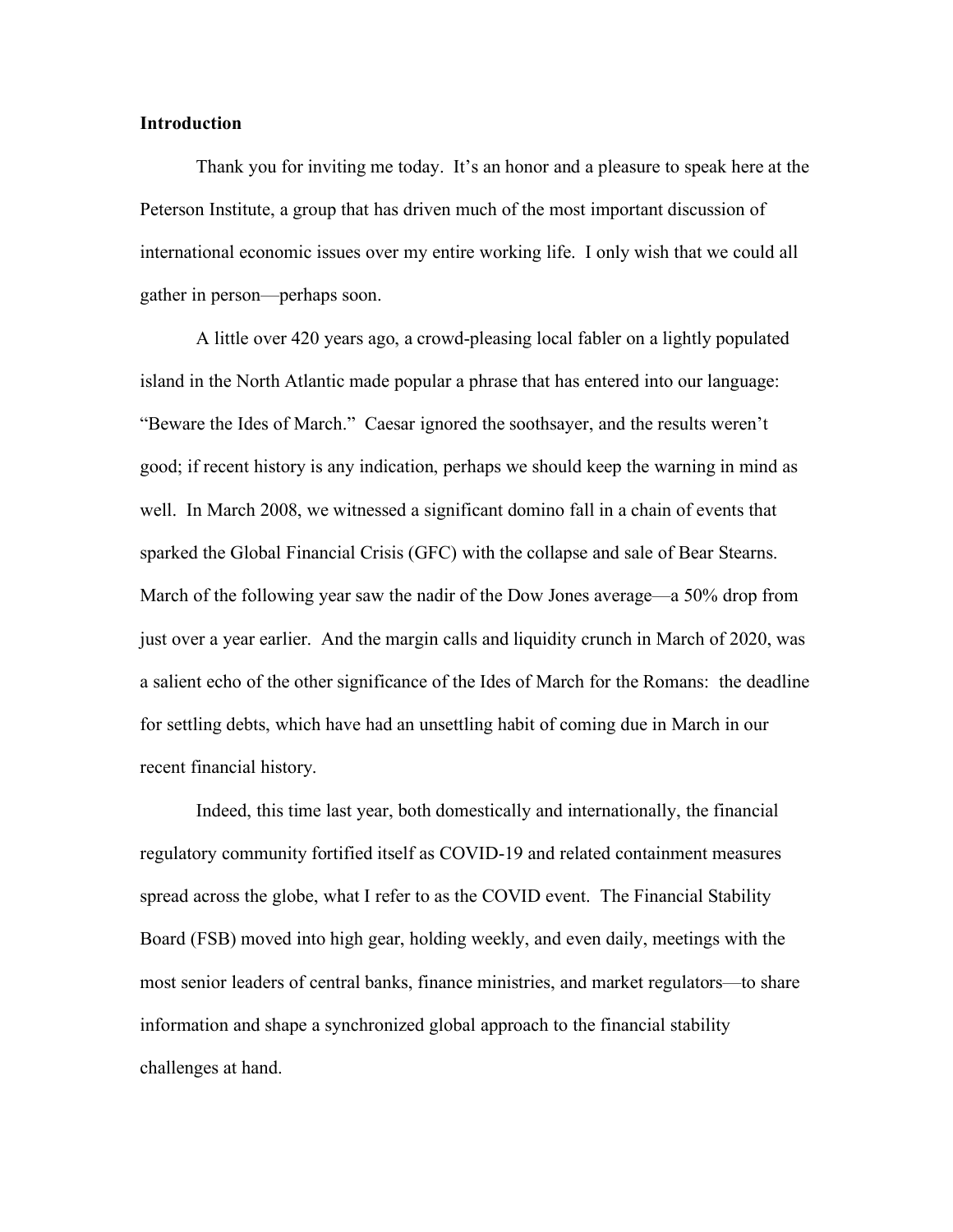This ability to spring into action on short notice is exactly why the FSB was established in the wake of the GFC. Its mandate, to promote international financial stability by coordinating the development of regulatory, supervisory, and other financial sector policies, at a global level, reflected a recognition of the growing interconnectedness across our markets and economies.

My focus today will be on the future and the challenges we face going forward in particular, nonbank financial intermediation, or NBFI, and cross-border payments. These are only a portion of the FSB's comprehensive work plan, but they are priority areas that will have significant impact on the financial landscape going forward.

## **NBFI: Vulnerabilities, Interconnection, and Improving Resilience**

### *Developing an NBFI Perspective*

Since the GFC of 2008, the NBFI sector has grown and evolved considerably, accounting for almost half of all global financial assets at the start of the COVID event. With this growth has come greater interconnectedness and complexity in intermediation chains. Even before the market turmoil of last March, the need to understand the vulnerabilities arising from the banking sector as well as those risks that have moved outside the banking system was viewed as critical to achieving and maintaining financial stability. The March market turmoil helped focus our attention on NBFI and pushed the FSB to give further priority to work in this area.

Because of the way this diverse sector is structured, developing an NBFI perspective requires bringing together regulatory, supervisory, and market perspectives and taking a broad view of how our financial ecosystem works. Even ahead of the COVID event, in my role as chair of the FSB, I formed a high-level group of central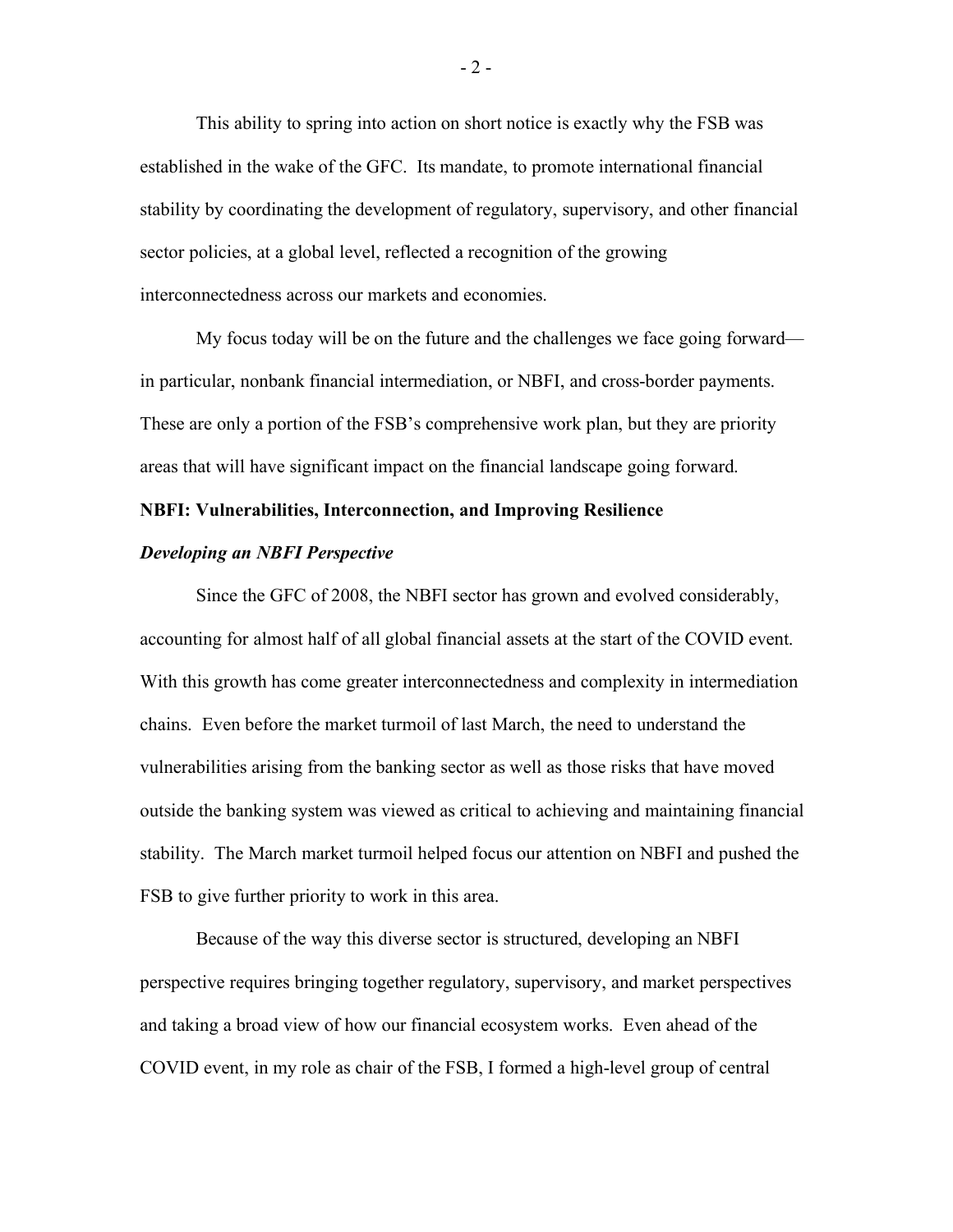bankers and market regulators to oversee and coordinate work on NBFI—which, by March, was clearly a fortunate decision. Under direction of this senior group, the FSB carried out its *Holistic Review of the March Market Turmoil (Holistic Review)*, which examined not only how different sectors of the market were affected, but also how these effects were transmitted throughout the system and which aspects of the financial system structure may have amplified stress.<sup>[1](#page-3-0)</sup>

## *FSB Focus on March Market Turmoil and Needed Next Steps*

The Holistic Review underscored how vulnerabilities in the financial system amplified the economic shocks of the COVID event. In particular, it highlighted the dependence of the system on readily available liquidity, and vulnerabilities if liquidity strains emerge—in money market mutual funds (MMFs) and open-end funds, through margin calls and in core bond markets. Importantly, it provides a high-level view on how these parts of the financial ecosystem operate and transmit risk while under stress.

In my view, one of the most significant findings relates to MMFs. The Holistic Review documented how the extremely high demand for liquidity, combined with a flight-to-safety, triggered a "dash for cash" that hit institutional prime money market funds particularly hard. In the US, prime MMFs publicly offered to institutional investors had outflows of roughly \$100 billion, or 30 percent of the funds' assets, over two weeks in mid-March. This was a faster run, in terms of the percentage of fund assets redeemed, than during the turmoil in September 2008. Similar patterns were also seen in Europe, particularly for US dollar-denominated MMFs. Other funds that are active in

- 3 -

<span id="page-3-0"></span><sup>1</sup> Financial Stability Board, *Holistic Review of March Market Turmoil* (Basel: Financial Stability Board, November 17, 2020), https://www.fsb.org/wp-content/uploads/P171120-2.pdf.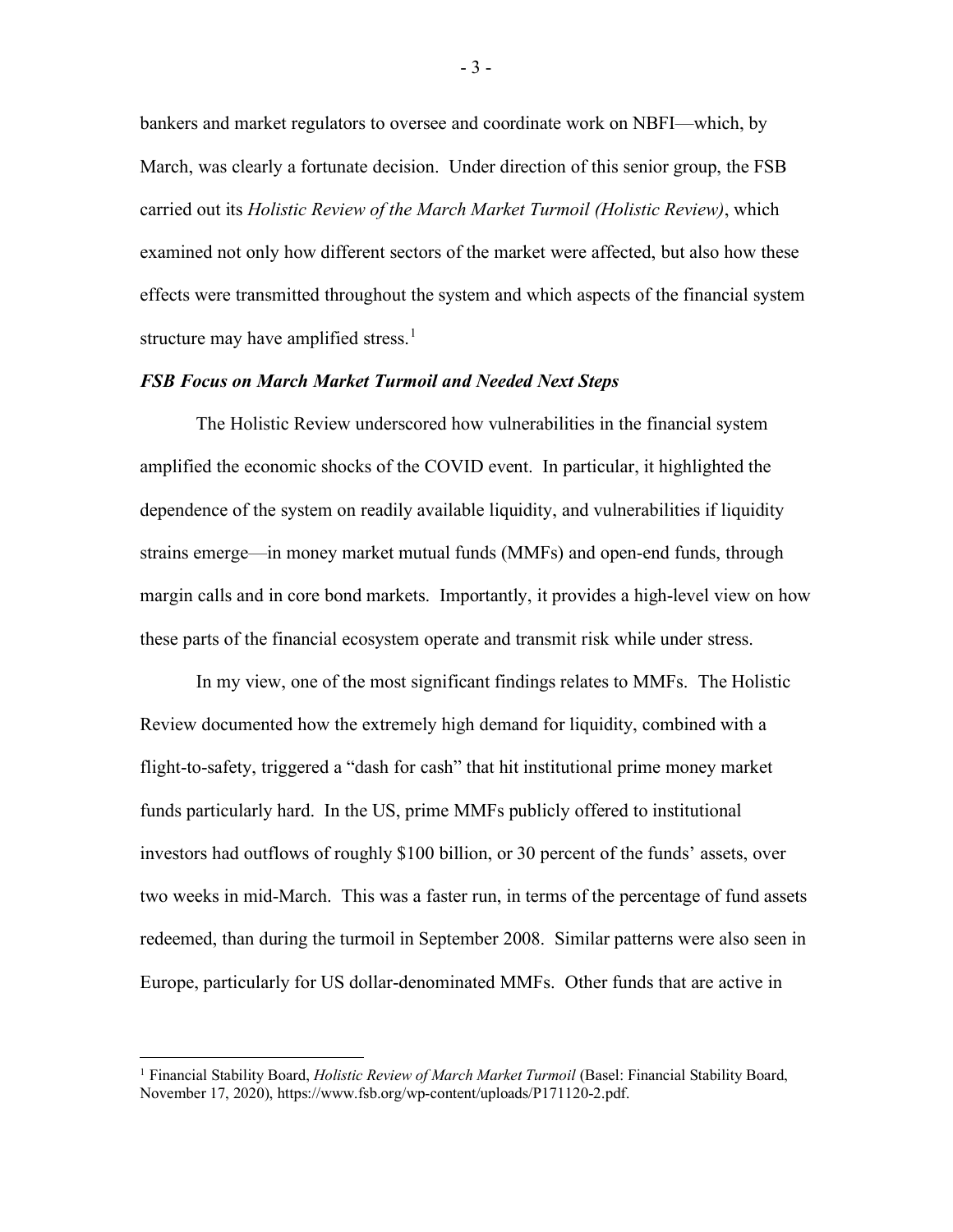short-term funding markets, such as ultrashort bond funds, also saw unprecedented outflows in March.

The March market turmoil is the second time in roughly a decade that we have witnessed destabilizing runs on MMFs. More concerning this time, however, is that we had taken steps between these events precisely to reduce the likelihood of such runs.

The FSB will publish a report in July for consultation that will set out consequential policy proposals to improve MMF resilience. The proposals should also reduce the likelihood that government interventions and taxpayer support will be needed to halt future MMF runs. This work will also consider the relationship between MMFs and short-term funding markets, with a particular focus on commercial paper and certificate of deposit markets and the impact of dealer behavior.

Continued work on other open-end funds, margining and bond market structure, and liquidity will come on the heels of the MMF deliverables. As a first step, the focus will be on enhancing our understanding of vulnerabilities that could emanate from these sectors, including risk transmission channels. Addressing systemic risk in a dynamic sector that continues to evolve is no small feat. I expect policy-related discussions and recommendations to follow the analytical work, though that will likely extend past this year.

Although my time is limited to provide more detail, I would like to note that the disruptions in bond markets also raised questions about the role of leveraged investors and the willingness and capacity of dealers to intermediate in times of stress. Work is underway to gather data and analyze dealer behavior to develop a comprehensive view on

- 4 -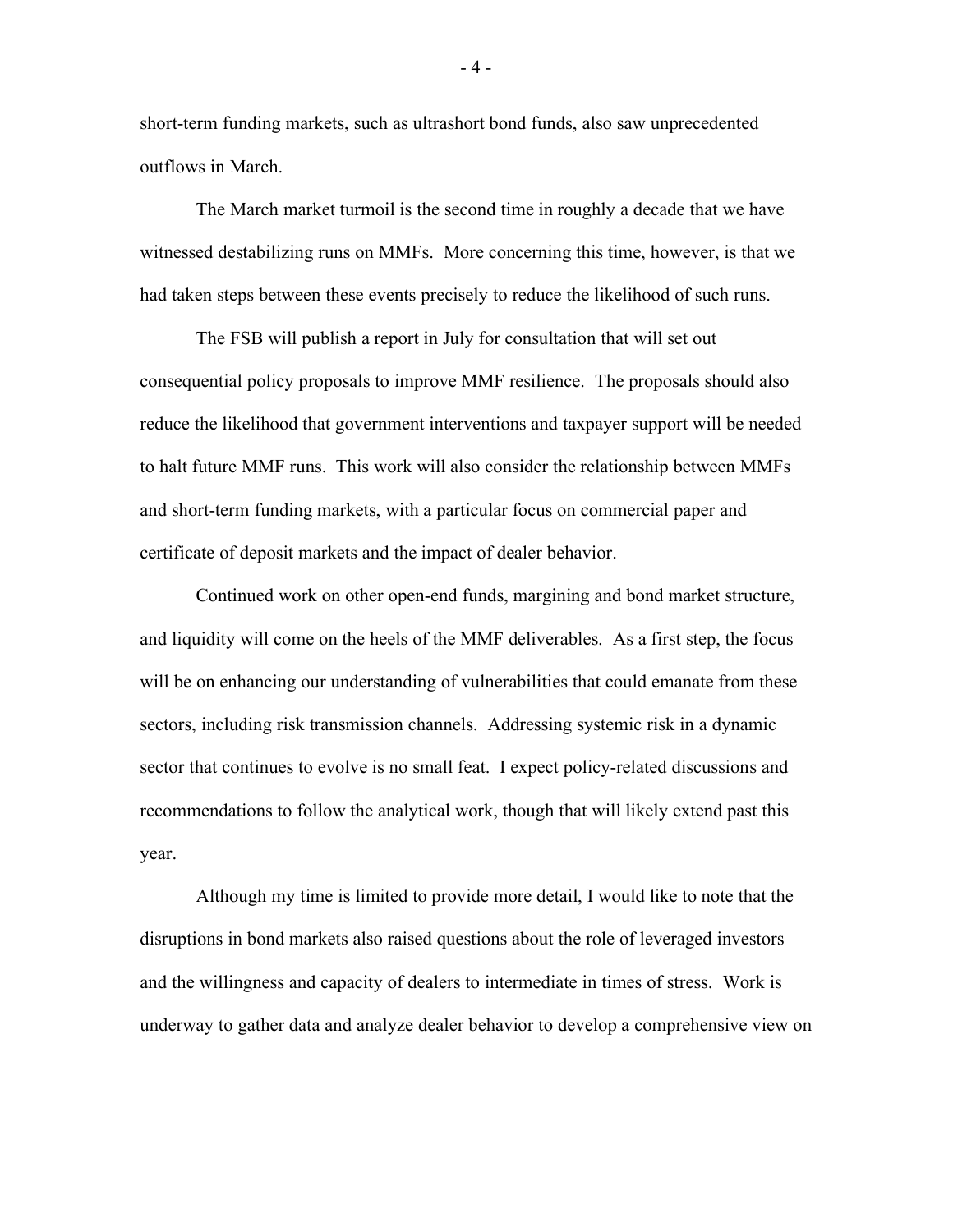their impact on financial market functioning and determine whether policy responses are necessary.

Turning to a different part of our NBFI work plan, the March market turmoil demonstrated the benefits that central clearing brings for global financial stability. Indeed, central counterparties (CCPs) demonstrated resilience during this tumultuous period. Given their systemic importance, however, we continue to advance work to improve CCP resilience and resolvability, as set out in the FSB 2020 resolution report. I am coordinating with the Chairs of the Committee on Payments and Market Infrastructures (CPMI), International Organization of Securities Commissions, and the FSB Resolution Steering Group on shaping these details. We expect to launch a workstream this year aimed at further strengthening the resilience and resolvability of CCPs in default and non-default loss scenarios, including assessing whether any new types of resources would be necessary to enhance CCP resolvability.

The FSB and other standard-setting bodies have also begun work on margin activity in centrally cleared and non-centrally cleared markets during the peak of the market volatility last year. We observed that margin calls by some CCPs may have been larger than expected. While we need to ensure that CCPs are sufficiently margined as critical nodes in the financial system, clearing members and their clients also need sufficient transparency and predictability to be able to manage their exposures.

#### *Looking Forward: NBFI Next Steps and Needed Components*

To be successful, this broad and comprehensive agenda, which serves as a cornerstone of the FSB work program for 2021 and beyond, will require strong coordination, commitment, and resources from the international regulatory community,

- 5 -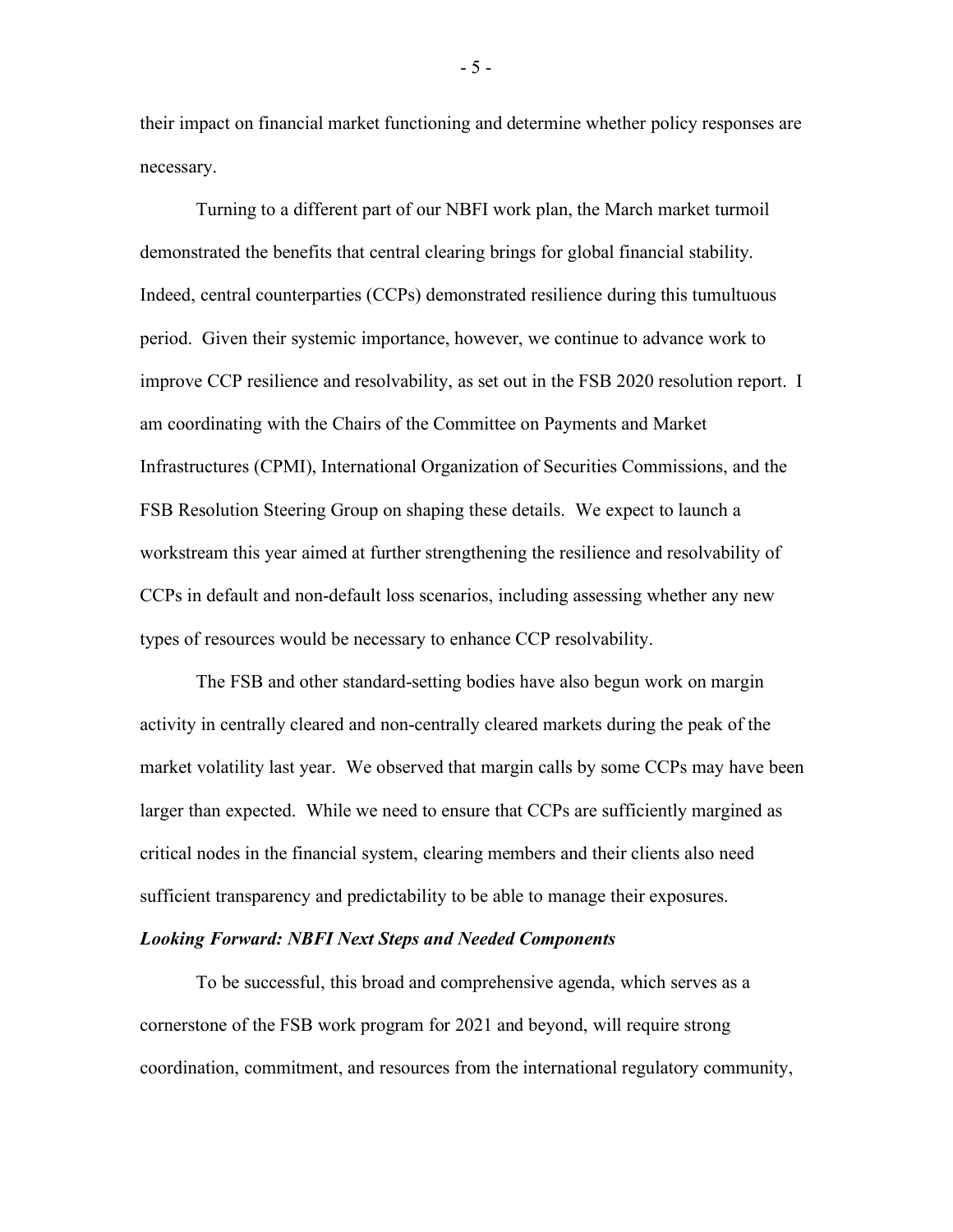including at the FSB and other standard-setting bodies. Further, to ensure a sound, practical, and effective way forward, these workstreams will also require transparency and engagement among the public. The FSB is, therefore, seeking the input of market participants and other parties.

This NBFI work alone would be an ambitious agenda. But I believe the FSB is well equipped to address this challenge while also furthering the other important elements of our broad agenda. Let me spend some time talking about another of these important objectives: enhancing cross-border payments.

#### **Enhancing Cross-border Payments**

In 2019, the G20 identified enhancing cross-border payments as a key priority and the FSB has been dedicated to advancing this important work ever since. The challenges associated with cross-border payments are widely known and longstanding. Prior attempts to make improvements have struggled to gain traction. In October 2020, the FSB delivered a multi-year roadmap to the G20 leaders who endorsed the way forward and committed to advancing meaningful change aimed at increasing the efficiency and effectiveness of cross-border payments.<sup>[2](#page-6-0)</sup>

Ultimately, we are focused on addressing the core challenges associated with cross-border payments: cost, speed, accessibility, and transparency. It goes without saying that making improvements is easier said than done. Frictions underlying existing processes span multiple legal, operational, processing, technological, and structural issues, which can differ greatly by region. To break down the magnitude of our task, the

<span id="page-6-0"></span><sup>2</sup> See Financial Stability Board, *Enhancing Cross-border Payments: Stage 3 Roadmap* (Basel: Financial Stability Board, October 13, 2020), https://www.fsb.org/wp-content/uploads/P131020-1.pdf.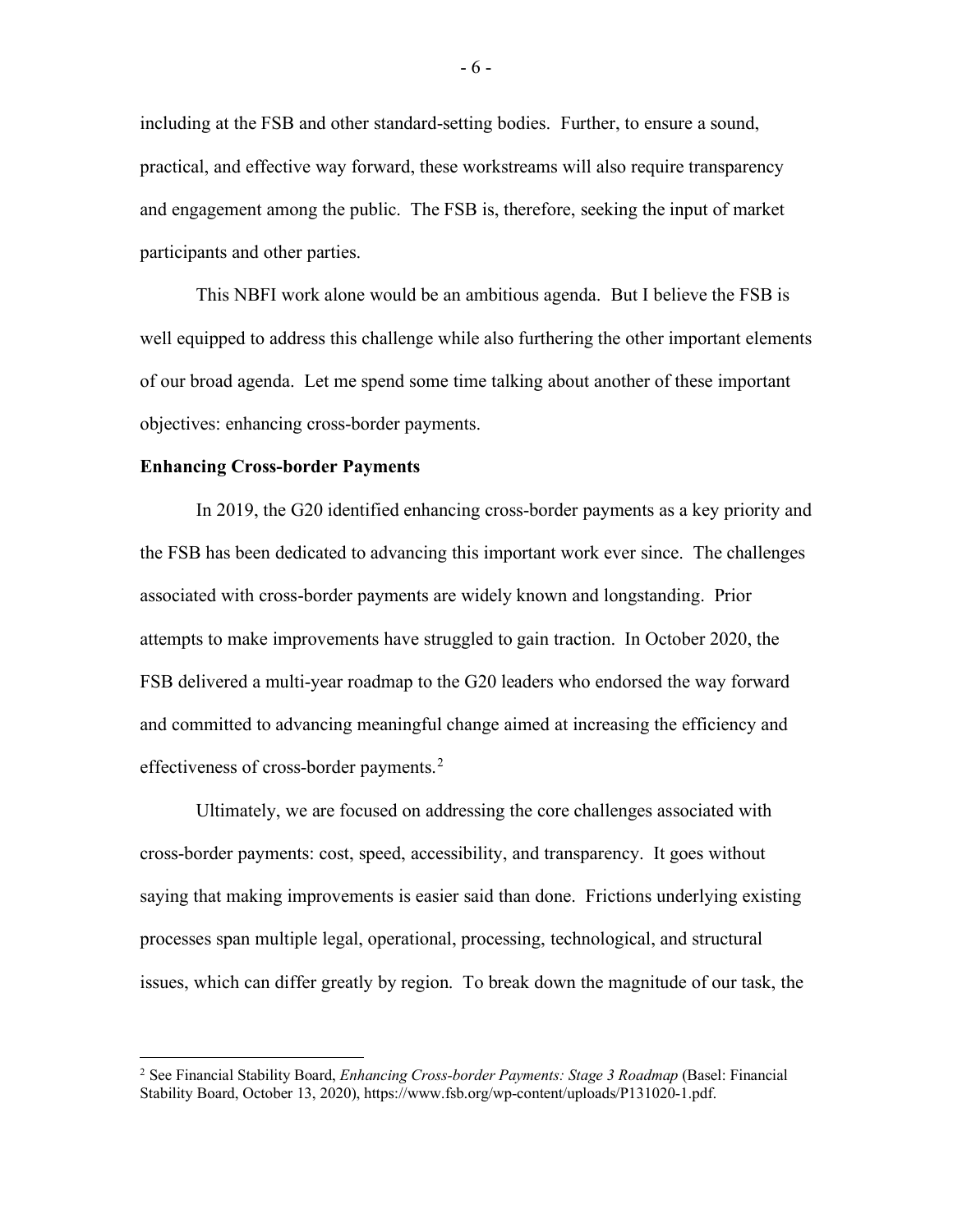roadmap includes a set of practical actions designed to address specific topics, which we refer to as "building blocks." We are taking a comprehensive approach and engaging the public and private sectors because both need to be a part of the solution if we are to achieve the ambitious goals we have set for ourselves.

To begin, we must decide what the actual improvements are that we want to see, and how we will monitor our progress in achieving them. These decisions will define the level of ambition, create accountability and shape how the roadmap is operationalized at the global, regional, and national levels. As a first step, the FSB has formed a task force that is responsible for setting specific, quantitative targets. These targets will set the tone and pace for work that follows and are therefore among the most important deliverables the FSB will complete this year. We plan to publish a consultative paper in May and deliver a final set of targets to the G20 in October.

Several groups are charged with advancing one or more building blocks over the course of this year, with the FSB providing annual updates to the G20. To deliver the roadmap, we are collaborating closely with the Committee on Payments and Markets Infrastructures of the Bank for International Settlements, which has a key role given the position of central banks in the payments ecosystem. In addition to setting targets, the FSB is leading multiple elements of the roadmap, advancing those building blocks that are more exploratory in nature, for example, the soundness of global stablecoin arrangements. On this particular topic, last year, the FSB issued high-level recommendations for the regulation, supervision, and oversight of global stablecoins, and we will report to the G20 this year on the progress achieved at both international and national levels.

- 7 -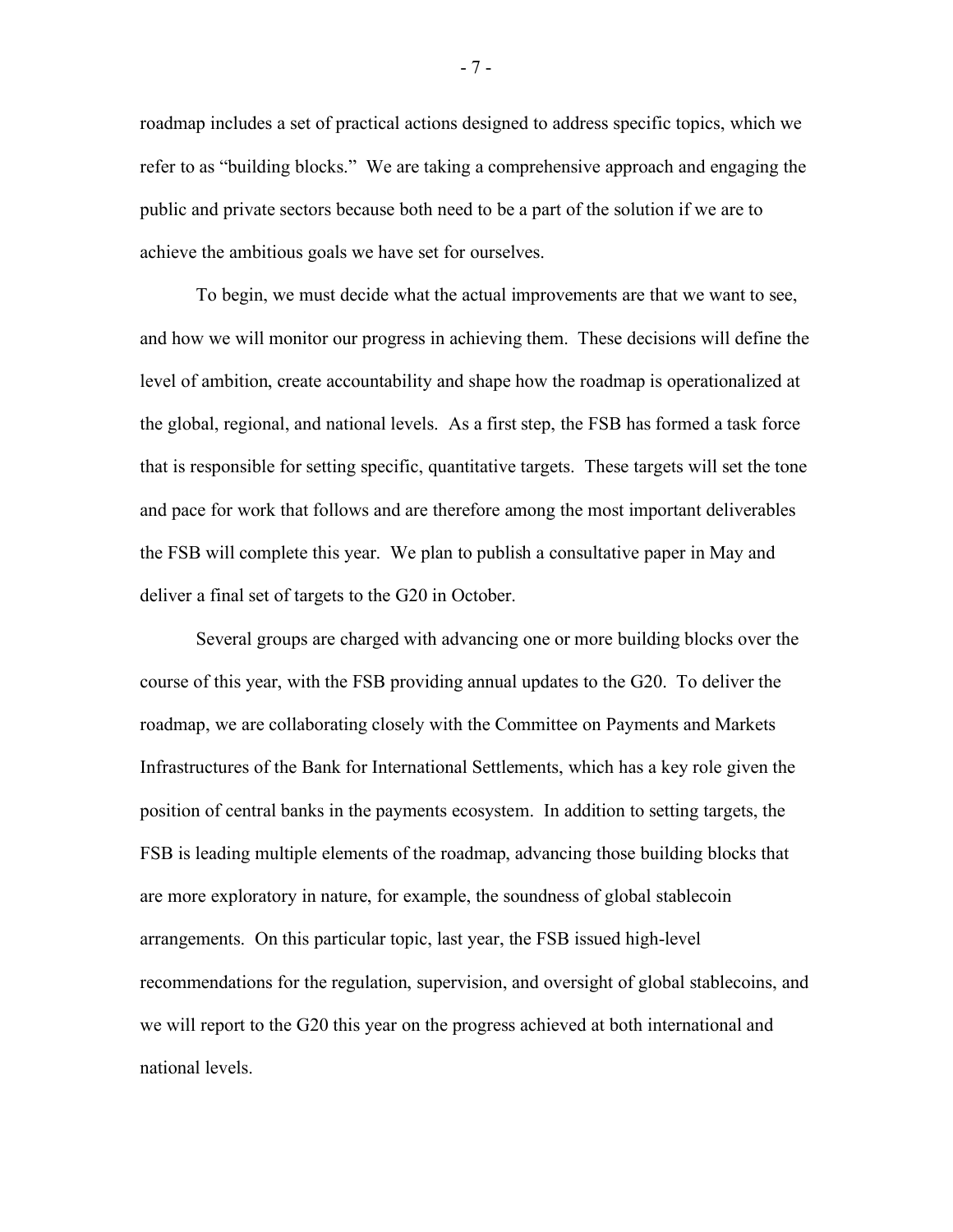By their nature, cross-border payments are global and involve many other countries outside of the G20 membership. We must therefore be inclusive in our approach, while remaining well organized to meet the milestones we have set for ourselves. To this end, we have partnered with the World Bank and International Monetary Fund given their respective missions and global reach.

It will also be important to engage with financial institutions, service providers, industry groups, practitioners, and academics as we advance this work. We plan to communicate information and seek feedback through public consultations, conferences, and bilateral and multilateral outreach. The roadmap sets our path, but the practical reality is, we need consensus among, and action by, many different—even competing stakeholders to achieve success. We have purposely built into the roadmap opportunities to course correct because we expect to learn more as we go. The FSB will report annually to the G20 Summit and the public, sharing progress and seeking confirmation on the next steps for this immensely important and ongoing work.

#### **Other Key Financial Stability Items for 2021**

What I have just discussed covers a large portion of the FSB's 2021 work plan, but I would be remiss if I did not mention a few other significant areas.

We are, of course, continuing to closely monitor vulnerabilities stemming from the COVID event, including the rise in nonfinancial sector debt and measures of bond and equity market valuations. In April, the FSB will report on key considerations involved in amending or unwinding COVID-19 support measures, as appropriate. The FSB will play an important role once unwinding measures begin, given its work to support international information sharing on COVID-19 policy responses. The FSB also

- 8 -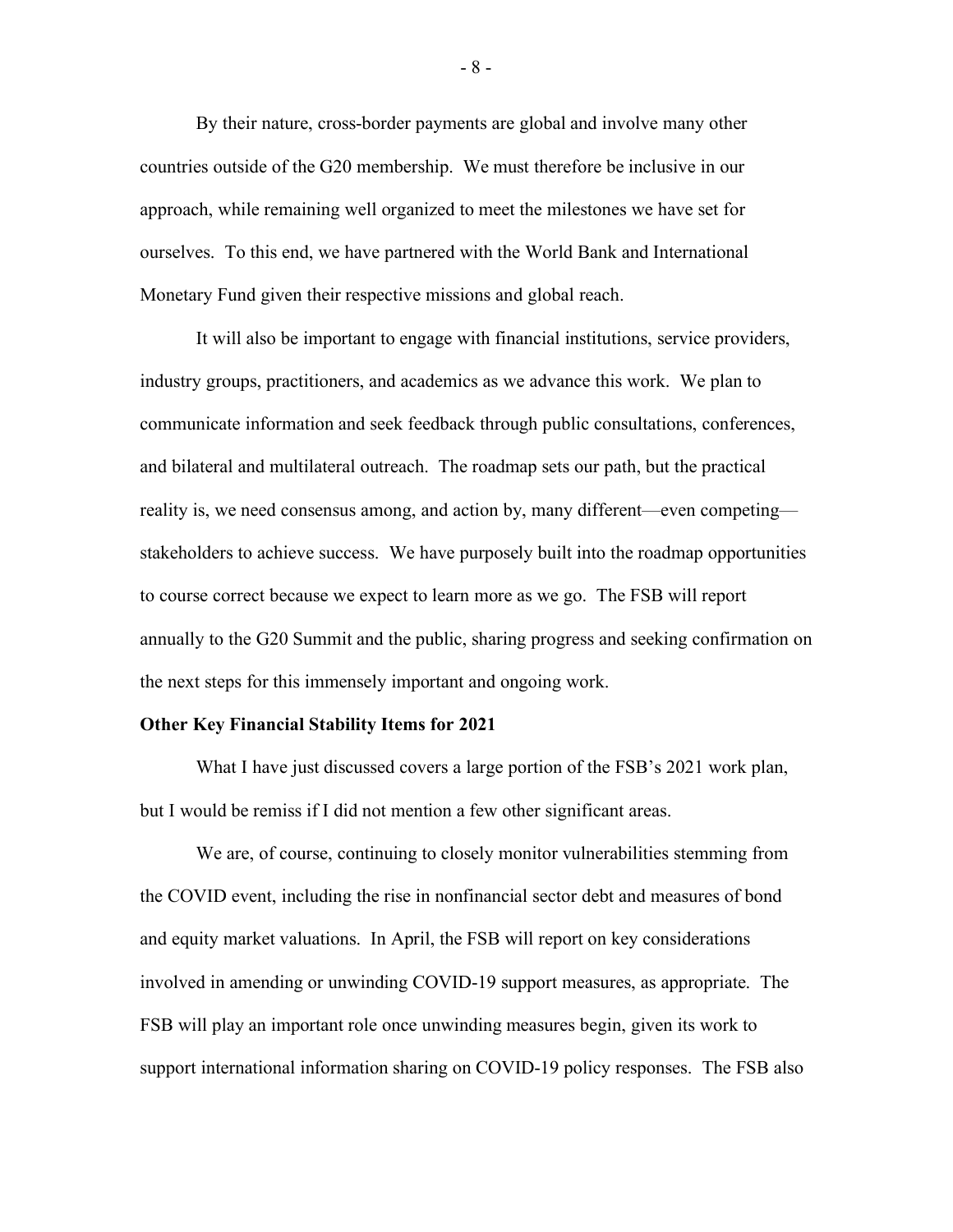plans to assess initial lessons learned from the COVID event for financial stability and share them with the G20 in July.

The COVID event has underscored the financial sector's susceptibility to operational risks especially those related to cybersecurity. The speed of technological change and a growing reliance on third-party, technology-based services is increasingly introducing new risks and vulnerabilities to the sector. To begin to address this, the FSB is focused on achieving greater convergence in areas such as regulatory reporting of cyber incidents, and we will deliver those recommendations to the G20 in October.

### *Banking Reforms*—*an Assessment to Date*

Next month, the FSB will release the final report of its most ambitious evaluation of the effects of post-GFC banking reforms. The report on too-big-to-fail (TBTF) reforms is the FSB's most analytically rigorous evaluation carried out to date. When looking at these reforms, indicators of systemic risk and moral hazard moved in the right direction, and effective TBTF reforms seem to have brought net benefits. In fact, at the beginning of the COVID event, we observed a far more resilient banking sector than that which entered the 2008 crisis.

Yet, if the benefits of TBTF reforms are to be fully realized, there remains further work to do. The FSB outlines this work in its forthcoming evaluation. Further analysis of such reforms, international financial standards, agreed G20 and FSB commitments, recommendations, and other initiatives will provide us with better insights into whether the reforms are working as intended or conflict with one another, are structured efficiently, and if they are in need of refinement.

# *Transitioning Away from London Interbank Offered Rate (LIBOR)*

- 9 -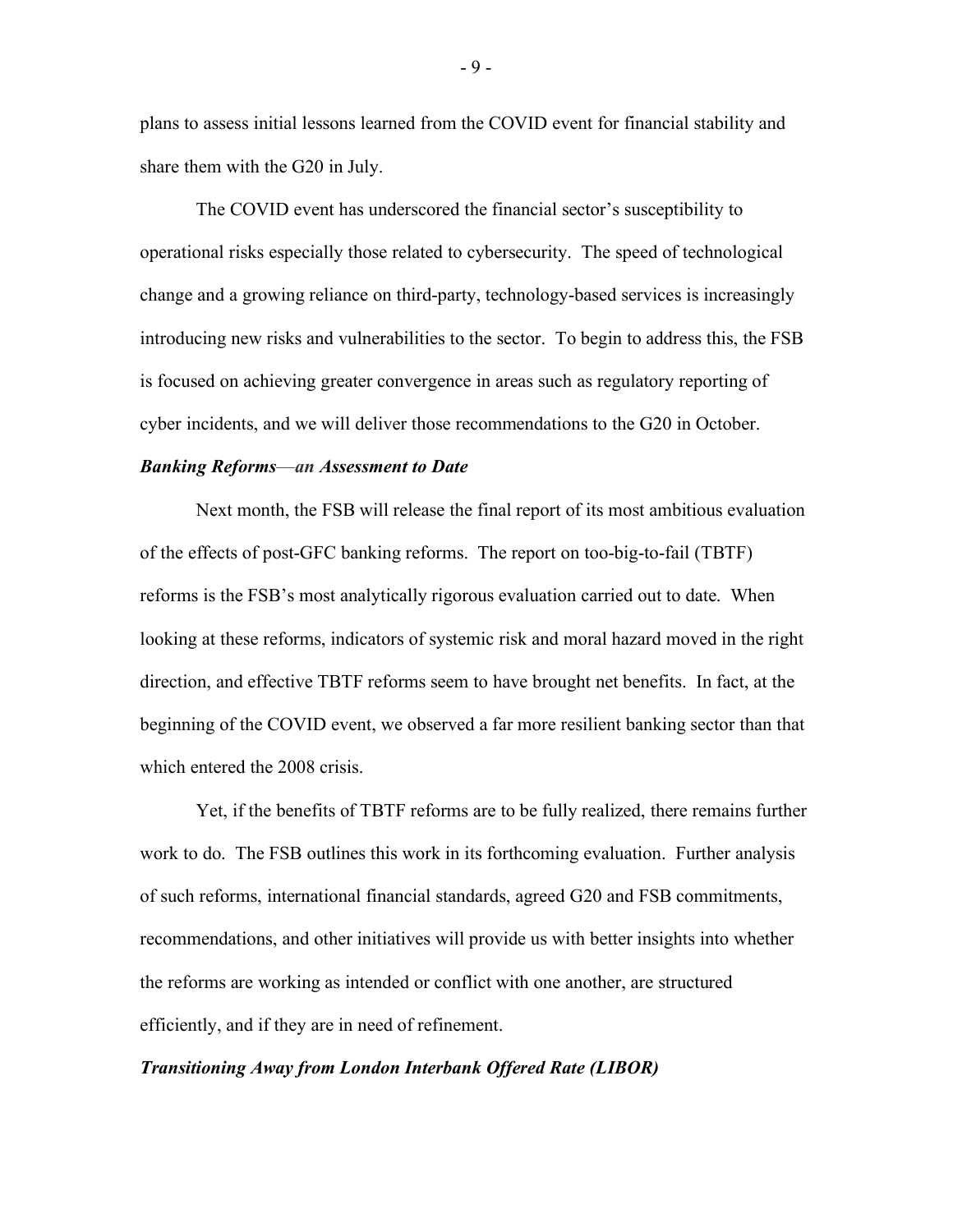One last particular item to mention: LIBOR. Transitioning away from LIBOR is a significant undertaking that the FSB has been engaged in for almost a decade. The FSB set forth a roadmap for clear actions that financial firms and their clients can take to ensure a smooth transition away from LIBOR.<sup>[3](#page-10-0)</sup> This year, the FSB will report to the G20 on ongoing progress and issues related to the LIBOR transition, including supervisory issues related to the benchmark transition.

## **Conclusion**

We faced a confluence of events over the past year that demanded international coordination in several key areas, and that is precisely why the FSB was created more than ten years ago; a beacon at the end of another fateful March. The span of territory and topics covered can admittedly seem bewildering at times—I've covered only a few of them today. Yet as the FSB builds its agenda for each coming year, the process is much like a pointillist painting. Each topic, viewed by itself is a series of complex data points—but, upon stepping back, we see the connection and interdependence of the various elements. The role of the FSB is to orchestrate a unified image and coherent approach; to ensure we continually monitor and address those hazards, the shape and form we have already identified, while allowing for vicissitudes like the COVID event, which arise quickly, with little notice, and that require extra space on the canvas.

There is little margin for error in our work. Achieving our objectives requires the utmost in diplomacy and rigorous analysis. In light of all the challenges we have faced over this extraordinary year, I am proud of what my colleagues in the FSB have done.

- 10 -

<span id="page-10-0"></span><sup>3</sup> See Financial Stability Board*, Reforming Major Interest Rate Benchmarks: 2020 Progress report* (Basel: Financial Stability Board, November 20, 2020), https://www.fsb.org/wp-content/uploads/P191120.pdf.